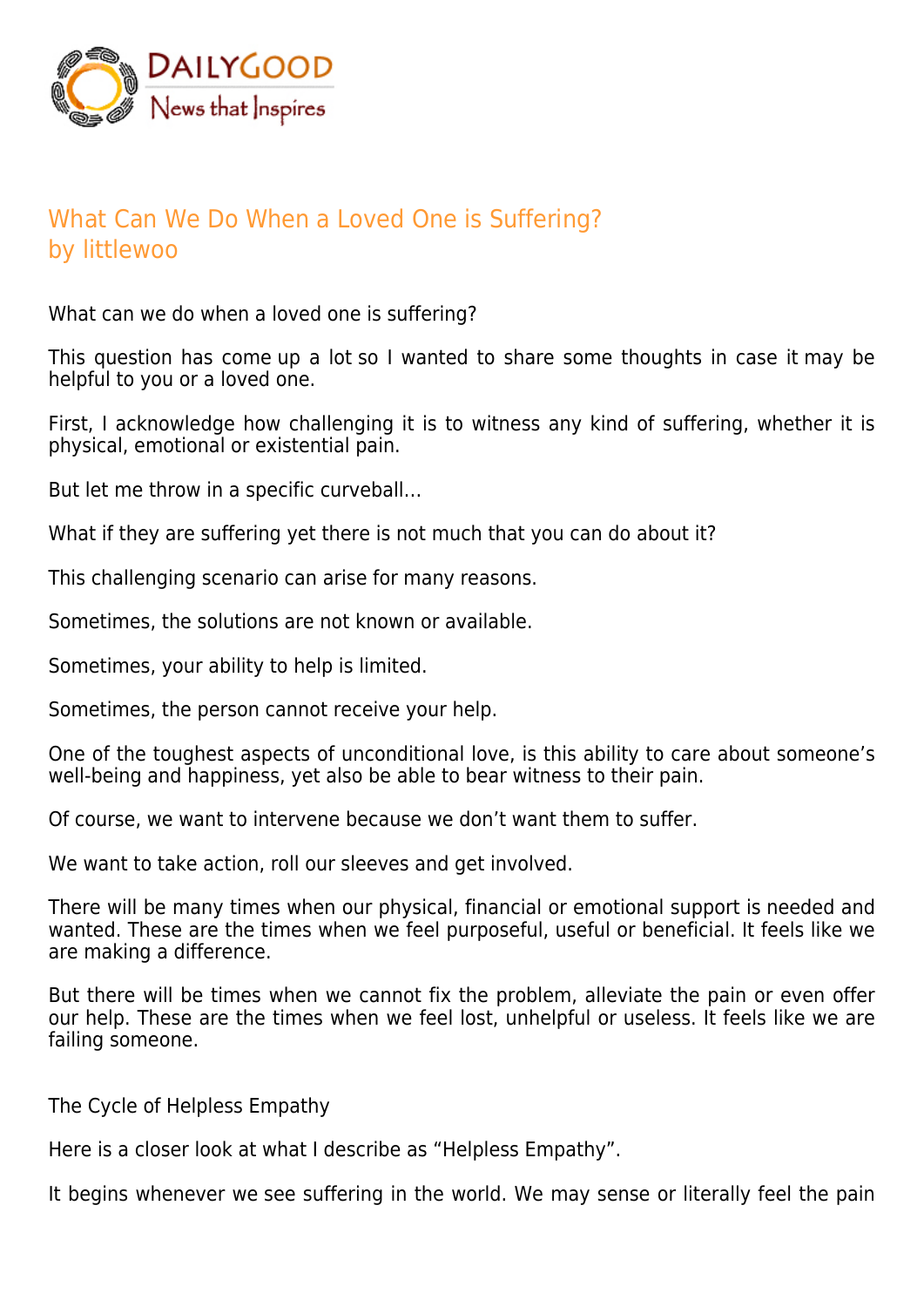that others are experiencing. It can be overwhelming, gut-wrenching and even debilitating.

This is our sense of Empathy.

Naturally, we want so much to help but it may be inappropriate, insufficient or unwelcome. We may not know how to help or are incapable of helping. This inability to alleviate someone's suffering can feel like a terrible burden that we desperately want to lift yet cannot.

This is our sense of Helplessness.

When our Empathy is followed by our Helplessness, it causes Guilt or Anxiety.

We end up in survival mode and activate coping strategies such as Avoidance, Apathy, Amusement or Achievement. These reactions may keep us afloat yet they do not alleviate the suffering that we continue to feel in ourselves or others.

Eventually, we may end up feeling Shame.

As our self-worth takes a beating from the waves of shame, we end up withdrawing from others or self-sabotaging. As the shame compounds, we go deeper into our survival patterns.

Most of us are aware of other people's suffering. Whether they are close to us, acquaintances or strangers, this helpless empathy can crush our hearts.

Over the last 15 years, I have been helping friends and members of the community who are dealing with crises, chronic or terminal illness, disability or multiple barriers.

Despite volunteering many hours a week in this capacity, I cannot meet the demand. Though I offer as much support as I can, I know that I cannot alleviate all the suffering.

So how can we bear all the illnesses, accidents, losses, struggles and barriers that people are experiencing?

What can we do when we witness something "profane" happening to others yet we cannot do anything about it?

And how do we bear our own suffering when there is no known respite?

The key lies in this realization: Our purpose is not to alleviate all the suffering that we encounter. This is a heavy, impossible burden and we will burn out.

Our purpose is to create beauty and meaning through our soul connections and expressions.

In other words, our ability to see and interact with each other on a soul level is our deepest gift.

It is also a gift that nurtures both the giver and the receiver.

The Practice of Holding Space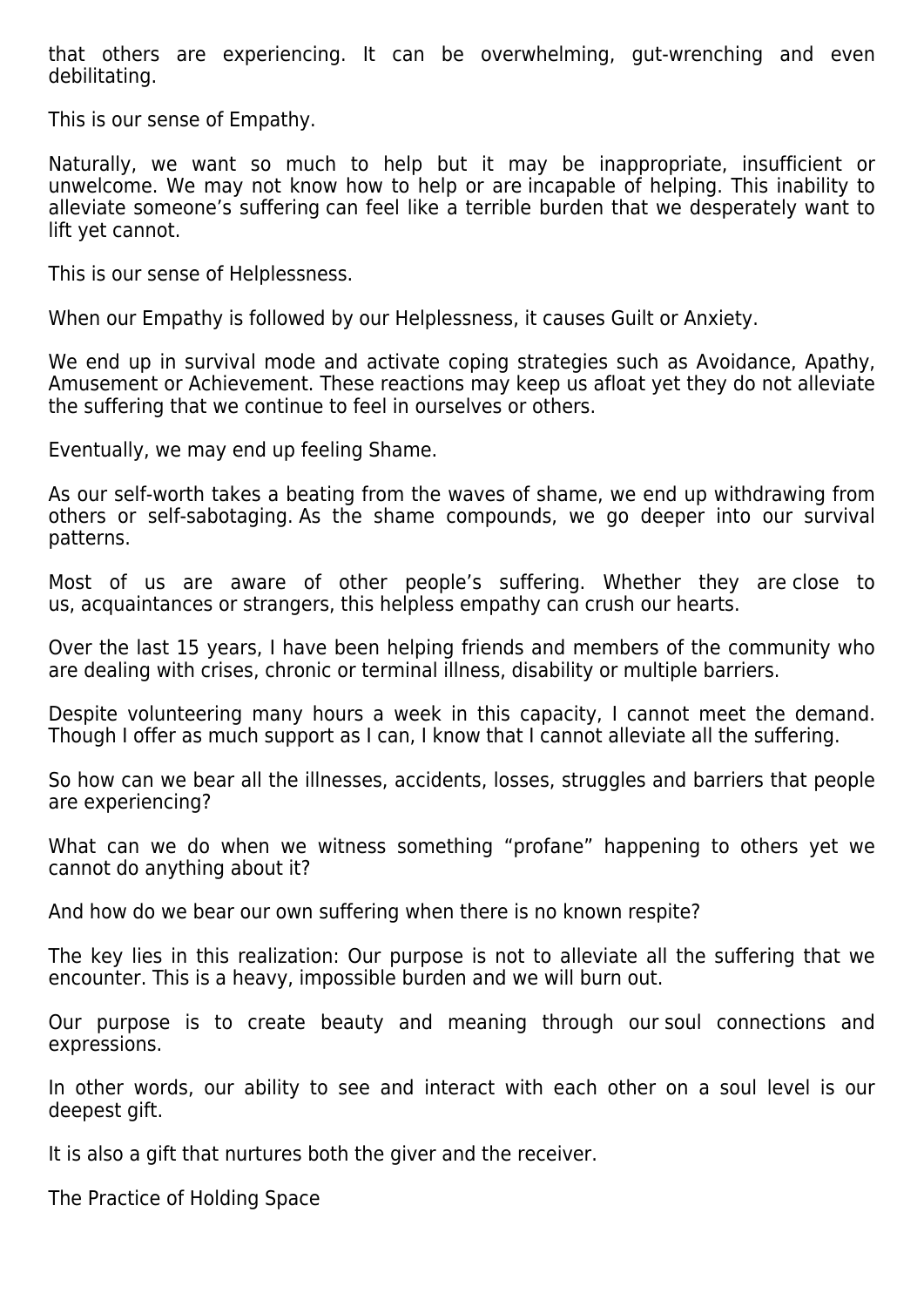I know that the phrase "holding space" is very popular in certain circles. It has many layers of meaning but there is a funny memory that comes up for me every time I hear that phrase.

Years ago, a cheeky friend of mine walked around a music festival, asking his friends to hold a poster of outer space for a photo montage called "Holding Space". He knew that his "hippie" friends would appreciate the joke and it was a big hit.

However, it also reminded me how often this phrase is seen as a trite expression because to many people, it means:

Doing nothing yet claiming to be helping in some airy fairy way…

In actual practice, the art of Holding Space means many things.

On one level, it is about the gift of deep Attention.

It means that you are acting as a Sacred Witness for a loved one's experiences. You are aiming to be present, awake and mindful of their experience as it unfolds, be it painful or joyful. Though you may be ready and willing to give physical, financial or emotional support, you understand how important it is to be a deep listener, confidante and observer. You are bearing witness to their experiences.

On another level, it is about the gift of deep Reverence.

Your respect for someone's journey reflects great love, admiration and appreciation for their life, in darkness and in light. Though you may have empathy for their pain, you also acknowledge their great strength and courage. You are bearing witness to their spirit.

On still another level, it is about the gift of unconditional Love.

You are aiming to release your judgments so that they will not be burdened by your fears or expectations. You are wanting to offer deep acceptance of their existence, regardless of what is happening. You are bearing witness to their inherent worth.

The actual practice of holding space allows us to care deeply and bear witness to our loved one's suffering with courageous presence.

If we don't develop this capacity we will hide, run, look away or distract ourselves. We will miss the incredible opportunity to offer unconditional love to our friends and family. We will also miss the chance to truly know someone, through the sacred and the profane.

We will never know the depths of their soul if we can only hold them when they are joyful and comfortable.

We will also never know the depths of our own soul if we can only be with others when we are joyful and comfortable.

The Practice of Seeing the Soul

Even though physical acts of love are real and helpful, your ability to appreciate someone's soul is very powerful.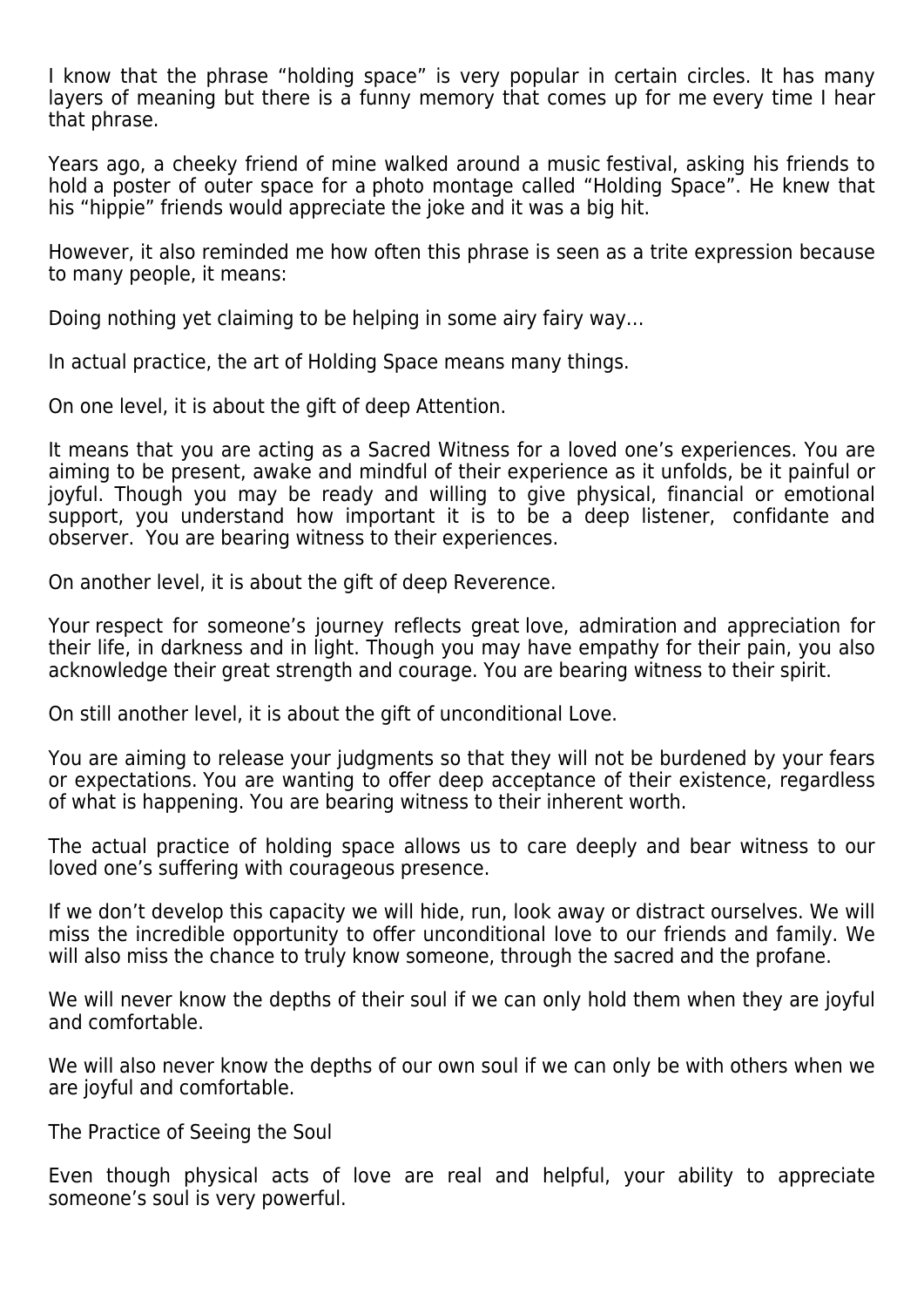When you can see into a person's soul, you are recognizing their true essence, which is eternal and untouchable. Unlike the body, it cannot be damaged, broken, tainted or abused. It is timeless and divine.

As you see their soul, you are more able to offer them the freedom to be, to do and to exist.

As you see their soul, you are more able to free them from your need to fix, resolve or rescue them.

For example, many people want their loved one to quit smoking, to start exercising, to eat better, to do this or do that in order to be healthier and happier.

This desire is coming partially from love and partially from fears of losing them or seeing them suffer.

Though we may offer our help or suggestions, we can learn to offer these without attachment and with respect for our loved one's autonomy. In other words, we can trust them to make the choice that is theirs to make.

If their situation impacts our well-being or safety, we have the right to set boundaries, release responsibility for their choices and not take on the consequences of their actions or inaction.

Whenever you are around other people, it is an opportunity to observe or engage with their soul.

It is a chance to recognize their timeless essence, which is true, good and beautiful. It is about realizing their inherent value which exists beyond their appearance, personality, quirks, job, status, actions and behaviors.

When you can see someone's soul, it means that you recognize who they truly are, despite the ups and downs of their physical or emotional self.

This is one of the greatest forms of love we can offer because it is not tied to a condition or expectation. It is not weighed down by judgment or disappointment. It is a gracious love based on soul-level Recognition.

If people feel seen, understood and respected by you even when they are struggling or suffering, it creates a mutual field of Dignity, which empowers and inspires, even in the face of uncertainty and pain.

The Practice of Namaste

Namaste is a Sanskrit word that is known all over the world through the spread of Yoga and the Vedic teachings. Like the phrase "holding space", it has become ubiquitous in certain communities and often used casually or habitually.

The concept of Namaste is difficult to articulate and translate because Sanskrit is an ancient language that contains incredible complexity, wisdom and insight around the Invisible, Intangible and Divine Nature of the Universe.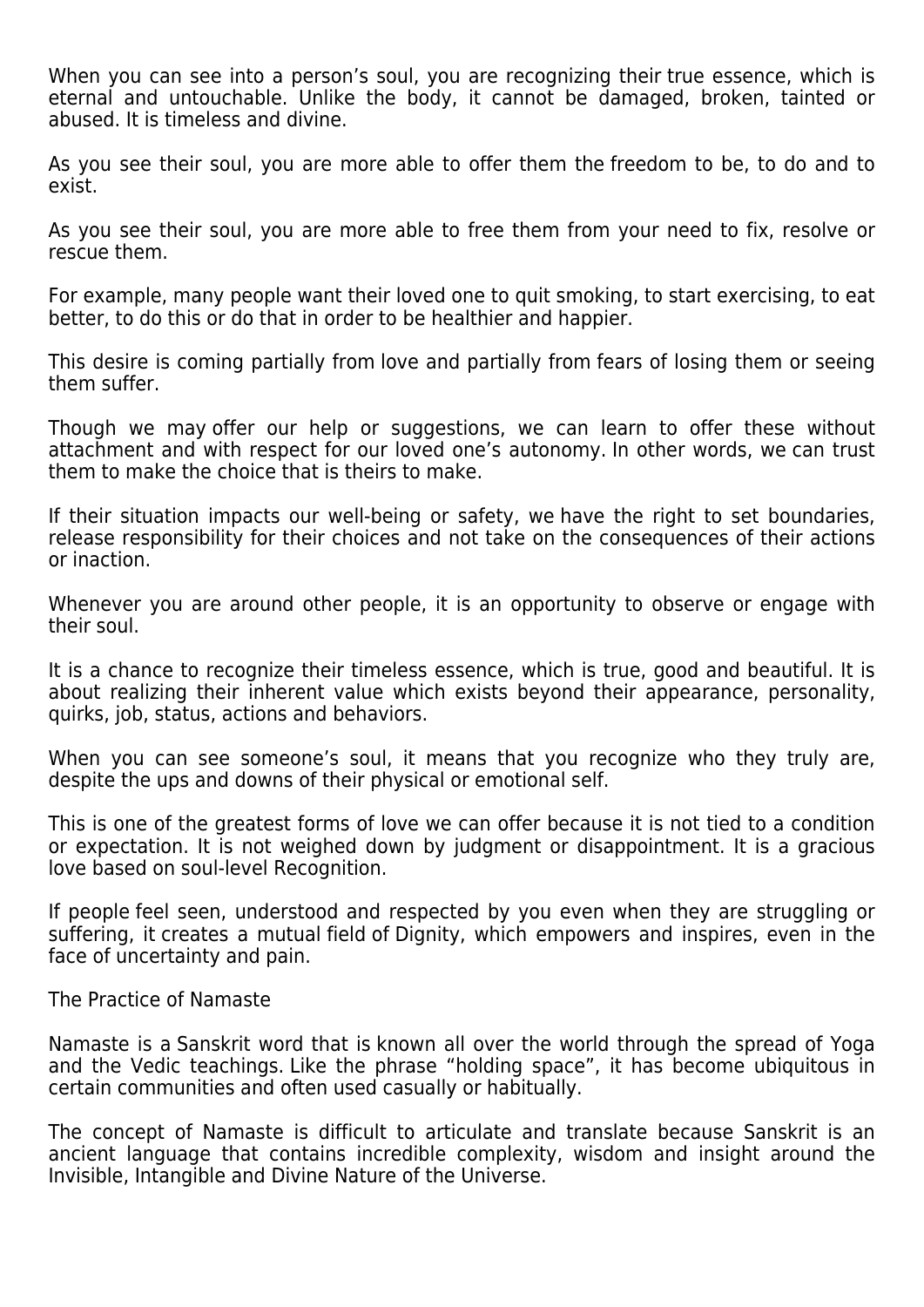A very basic interpretation of Namaste is:

"When the divine in me sees the divine in you, we are one".

My quiet practice of Namaste is about recognizing another person's divine nature, no matter the circumstances – for richer or poorer, for better or worse, in sickness and in health. I wish to see their Light even when I can see their suffering. I wish to activate compassion, rather than pity.

Have you ever been looked at with pity? It is different from Compassion because it lacks understanding and connection.

Pity makes us feel like someone is looking down at us from a great height. They cannot comfort us because they stand on top of a mountain of ignorance. They are separate from us.

Compassion makes us feel like someone is with us, witnessing our pain with love and understanding. They are not separate from us; they are not better than us. They ARE us.

In my work, I help people find understanding and compassion for their life experiences by taking them on a biographical journey. As we lovingly review the events that have happened and the callings that they feel, they are able to transform wounds into wisdom and chaos into meaning.

As Victor Frankl discovered in the concentration camps of WWII, it is possible to create meaning from our suffering. He noticed that those who managed to find meaning and purpose, were more likely to survive the pain of their circumstances. He also saw how quickly a person would decline and die if they lost touch with that meaning.

I can personally attest to how suffering creates visceral compassion.

This is a real and lived compassion that cannot be acquired from reading books or studying theory. There are many levels of awakening and understanding that came from enduring pain directly.

This kind of lived compassion also reduces the act of "spiritual by-passing".

This is when we dismiss someone's suffering or avoid difficult realities by invoking spiritual terms or ideas. It's when we pay lip service to the Gods yet refuse to acknowledge the hardships of being human.

In most cases, people are genuinely trying to uplift, provide guidance or comfort someone yet this kind of help may come across as impractical, superficial or lacking compassion.

But acknowledging someone's divine nature is not about offering empty words or ideas.

It is a profound realization that transforms the relationship from fear to respect, and pity to compassion. It is an energetic shift that is extremely healing and beautiful.

I am eternally grateful that my beloved friend Dhyanna is one of my sacred witnesses.

She is genuinely interested in my life and able to hold space for all that happens. She knows my soul essence so I feel seen, loved and understood regardless of circumstance.